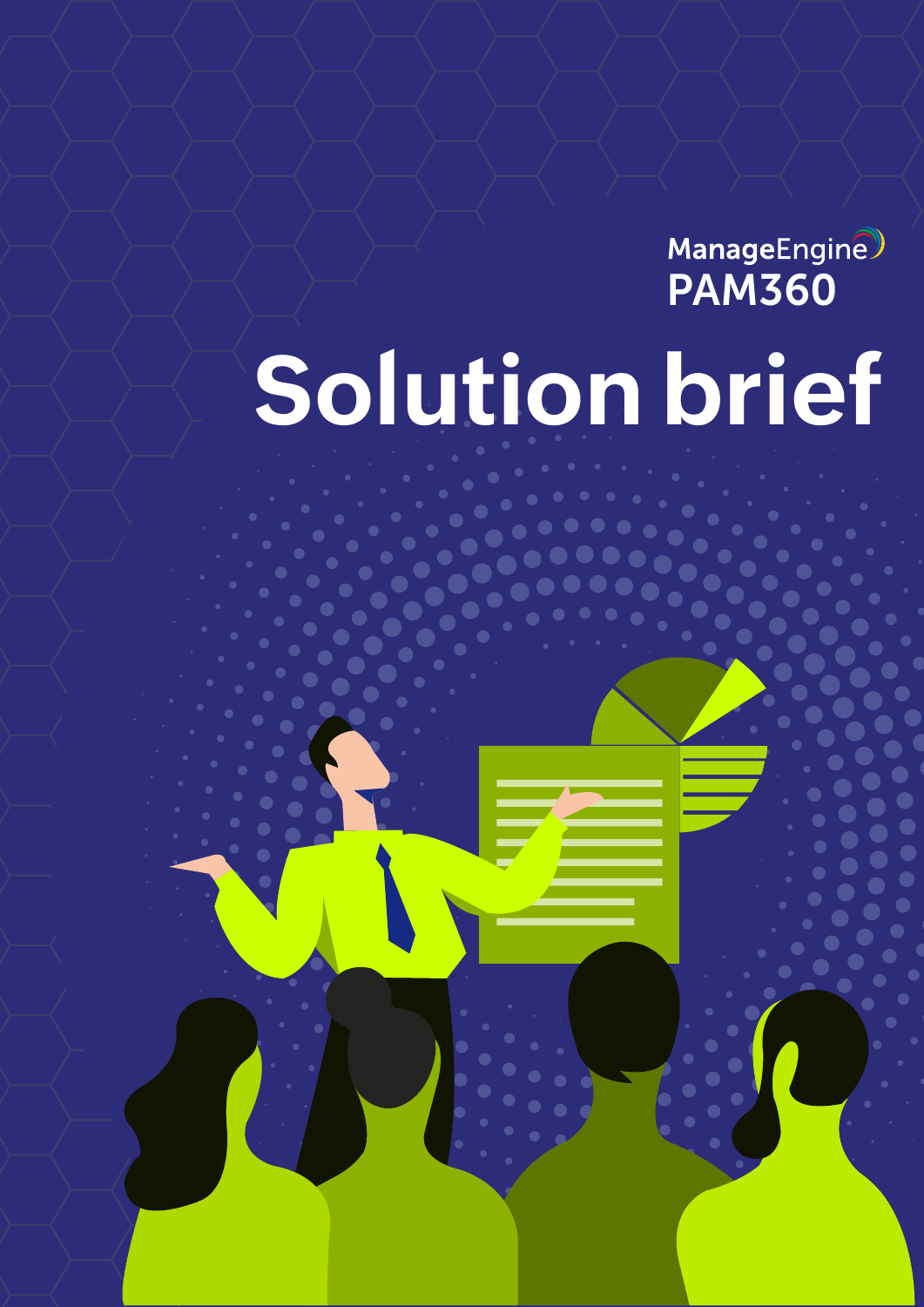## **A complete privileged access management solution for organizations**

# **Automate. Orchestrate. Govern.**

ManageEngine PAM360 is an ideal solution for businesses looking to incorporate privileged access management (PAM) into their overall IT security operations. As a unified solution, it offers:

- Privileged account governance
- Granular access control workflows
- Secure remote access provisioning
- Privileged session management
- Advanced user behavior analytics
- DevOps credential management
- Cloud infrastructure entitlements management
- SSL/TLS certificate management
- Comprehensive auditing and reporting
- Integrations with various IT security platforms

One of the most persistent challenges that organizations face today with their PAM solutions is the inability to scale across the dynamic IT infrastructure in an organization. While privileged access security has garnered significant attention and PAM use cases have diversified in recent years, most PAM offerings on the market today focus mainly on basic capabilities, like privileged account vaulting and password management. Another limitation of legacy PAM tools is that they're built to function as a standalone program and don't interface well with the existing IT security solutions in the organization's network. These siloed and contained models just don't fit the bill anymore; consequently, some organizations have their IT operations running at unacceptably high risk levels.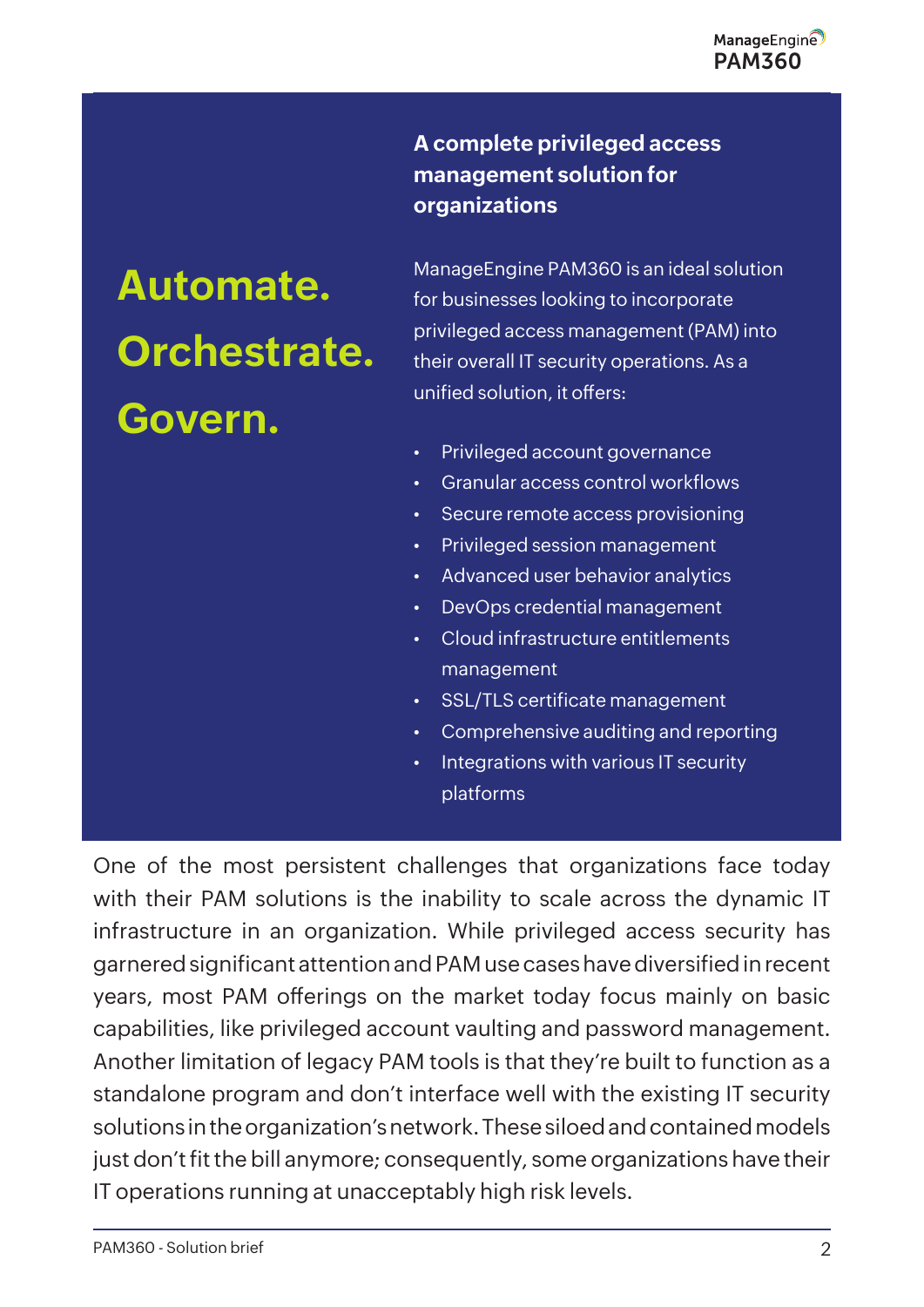As the IT environment becomes more widely distributed and extensive, modern organizations must build an effective PAM program that provides complete privileged access security across their entire IT infrastructure and corroborates the overall security strategy by integrating with other tools.

# **The critical business use cases for PAM**

## **1. Discover, vault, and manage privileged accounts and passwords**

Privileged accounts and passwords are gateways to an organization's critical systems, and new accounts are continuously being added to its repository. However, many organizations don't have a record of the number and list of all privileged accounts used in their network, and recklessly follow poor password management practices. If left unmanaged and unprotected, cybercriminals can easily exploit privileged credentials and wreck business operations.

PAM solutions can automatically scan your on-premise and cloud environments to discover all the privileged accounts in your organization, and securely store them in a centralized password vault, governed by strong encryption and access control policies. Discovering, vaulting, and periodically rotating all privileged credentials is one of the most important steps to take to reduce the risks posed by passwords.

#### **2. Manage non-human privileged accounts**

Although it's important to manage privileged user accounts due to insider threats and their vulnerability to social engineering attacks, it's equally important for organizations to manage service accounts, application credentials, and machine identities. Many IT teams, although they understand the risks, often overlook non-human accounts due to the operational risks associated with managing them. To make things worse, these credentials usually don't have an expiration date or a limit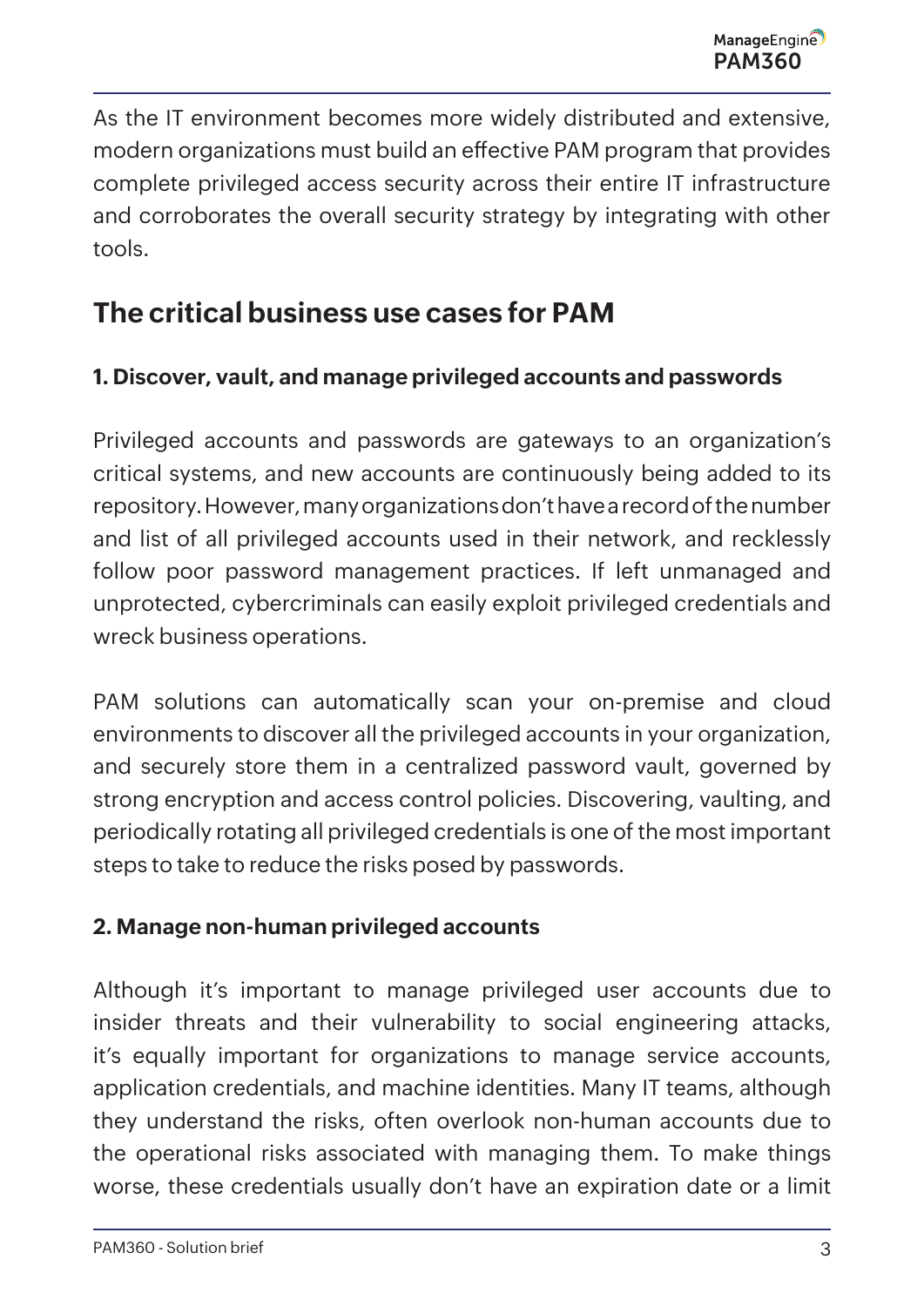or failed login attempts. They're also often stored in installation or script files, leaving the infrastructure in a vulnerable state. Since they're static and might remain unchanged for a long time, hackers can try to exploit them to access sensitive company information.

A PAM solution can help you manage these accounts and automatically rotate their passwords at regular intervals. It can also fetch these credentials from its vault for application-to-application and application-to-database communications, without any service disruption or downtime.

# **3. Provide users with controlled, time-limited, and least-privileged access**

In many organizations, employees often have a surplus of high-level privileges and access permissions that are actually unnecessary for their roles, paving the way for privilege abuse. These privileges can go unnoticed and unmanaged, inviting several security risks and jeopardizing businesses. IT teams often fail to handle the consequences of too much access, especially when it comes to former employees. Failure to nullify a former employee's identity and access permissions allows disgruntled employees access to sensitive data even if they're no longer with the organization. In such instances, it's important to apply the principle of least privilege—providing only the minimum required permission to complete a task, and automatically revoking the permissions once the task is completed. Elevating privileges for employees only when required can also help prevent the accumulation of unused or unneeded access rights.

You can integrate your PAM system with your in-house identity governance tool to implement role-based controls for privileged users. You can also limit access permissions, like application-specific access during an RDP session, or allow only certain commands in an SSH terminal session. Once the required controls are set up, you can enable privileged users to launch time-limited, direct remote connections to target systems without password disclosure.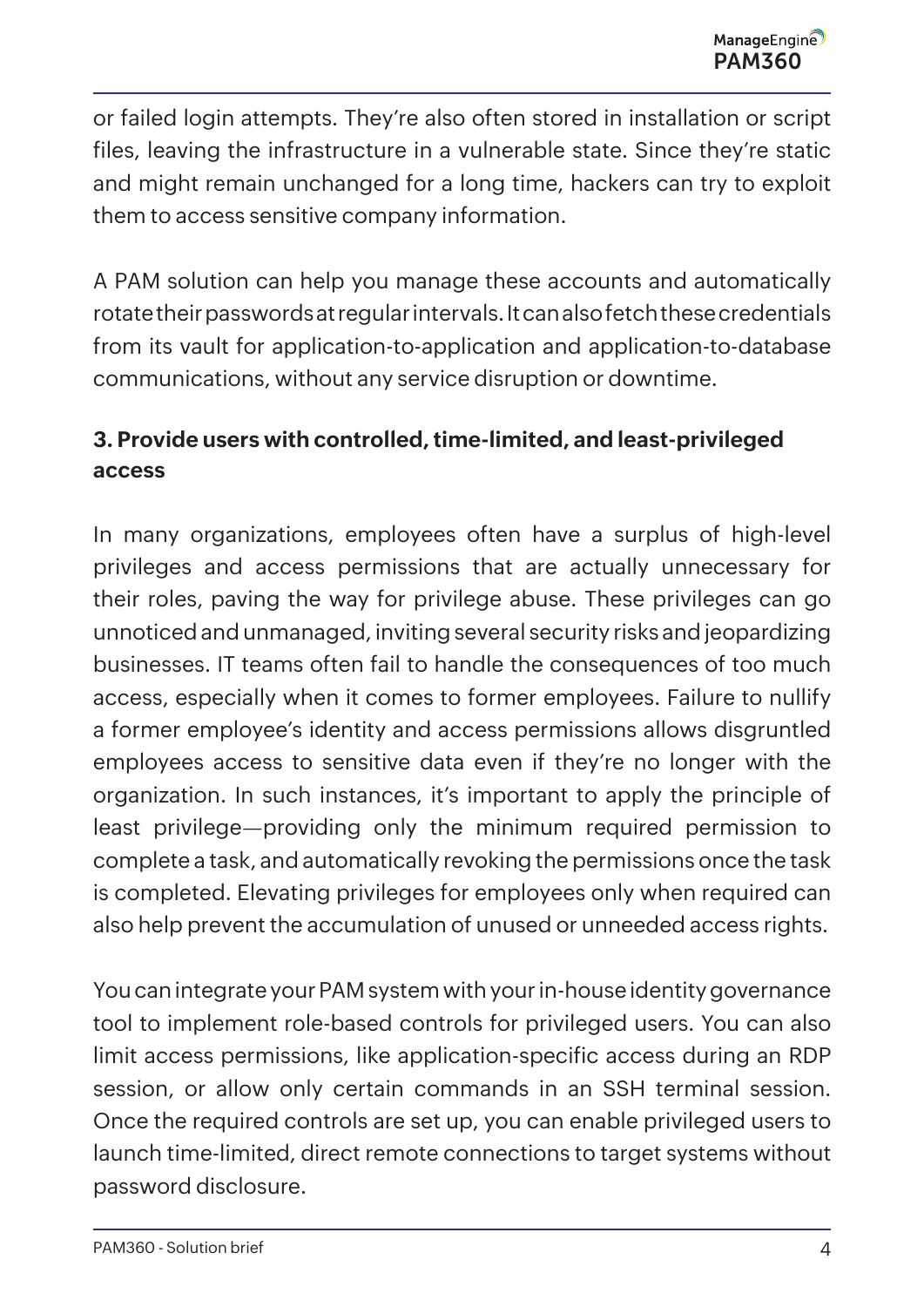#### **4. Manage third-party remote access**

Remote vendors and outsourced employees make up the extended business network of an organization. They usually include contractors, consultants, and service providers who require access to your corporate IT resources for various contractual duties. This means third parties have access to your internal network and therefore pose as equal a threat as insiders, leaving your organization vulnerable. According to a 2020 Ponemon Institute report (via [Security Boulevard](https://securityboulevard.com/2020/06/automation-in-compliance-why-its-a-business-imperative-and-where-to-start/)), 53% of organizations have experienced at least one data breach caused by a third party in the last two years.

When providing third parties with remote access, a best practice is to share the login credentials without displaying the passwords in plain text. A PAM tool lets you configure other security policies, like time limits for password access and an automatic password reset at the end of the usage period. It also enables you to continuously shadow third-party sessions to detect any trace of malicious behavior and instantly adopt remediation measures.

# **5. Manage privileged sessions in real time and establish preventive controls**

An attacker with access to just one mismanaged privileged account could easily escalate their access to the most sensitive systems inside an organization's network without leaving a trail. These malicious privileged sessions can avoid scrutiny because they're launched via legitimate privileged accounts by attackers impersonating privileged users. It's safer to assume that even trusted insiders are threats to the system because any careless activity—deliberate or unintentional—can jeopardize business activities.

A PAM tool helps increase oversight and accountability, and mitigates the risk of privilege misuse by continually managing, monitoring, and auditing the activities carried out by privileged users, including trusted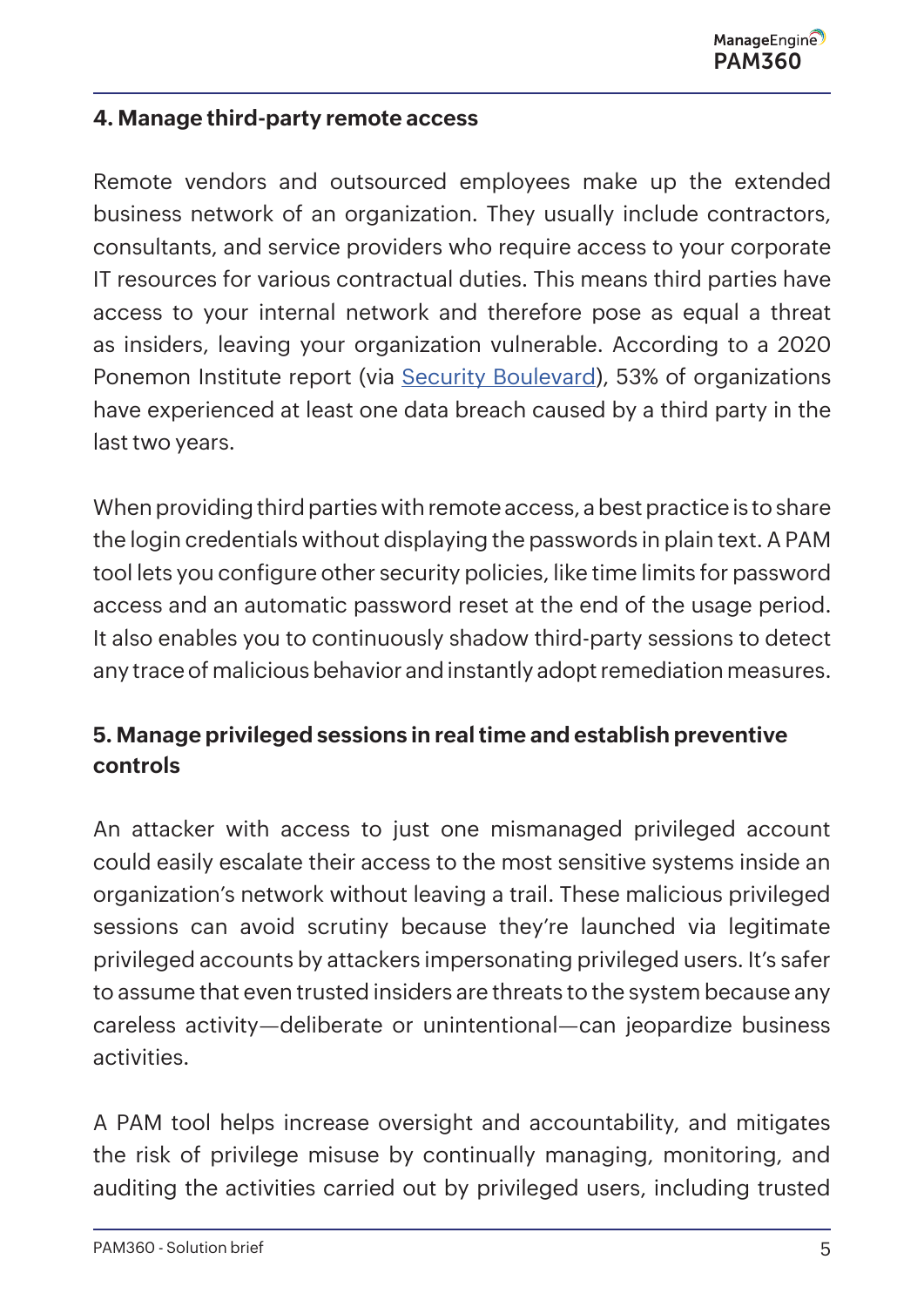insiders, third-party contractors, applications, and systems. It's also an inseparable part of the Zero Trust model that encourages organizations to not automatically trust that users always utilize their elevated access for the right actions. Enforcing this ensures that the best security practices are followed conscientiously.

#### **6. Simplify compliance reporting and auditing**

With the threat landscape constantly evolving, organizations are more at risk of security and privacy breaches than ever before. The need to protect critical data and achieve full transparency into privileged activities calls for strict compliance with IT security standards and forensic audits, as well as a way to prove organizations are adhering to these standards. However, a lot of legacy security tools allow users to access critical data and clear their tracks instantly without having to document their actions. This paves the way for poor accountability of privileged actions and also makes it harder for organizations to anticipate, comprehend, and remediate a data breach.

A PAM solution helps organizations implement security policies and control privileged access, while it monitors and records all privileged activities from start to end. It provides an unimpeachable audit trail and comprehensive reports on all privileged activities, enabling security administrators to proactively identify suspicious or unauthorized activities, support forensic investigations, and effortlessly prove compliance with various security standards like SOX, HIPAA, PCI DSS, GDPR, and FISMA.

#### **7. Manage emergency access and provision disaster recovery mechanisms**

In case of any business emergency or service disruption, like a prolonged power outage or a security breach, disaster planning and recovery is critical to an organization's business functioning. In such situations, a security administrator's top priority is to regain secure access to critical systems to restore business services. A break glass account provides a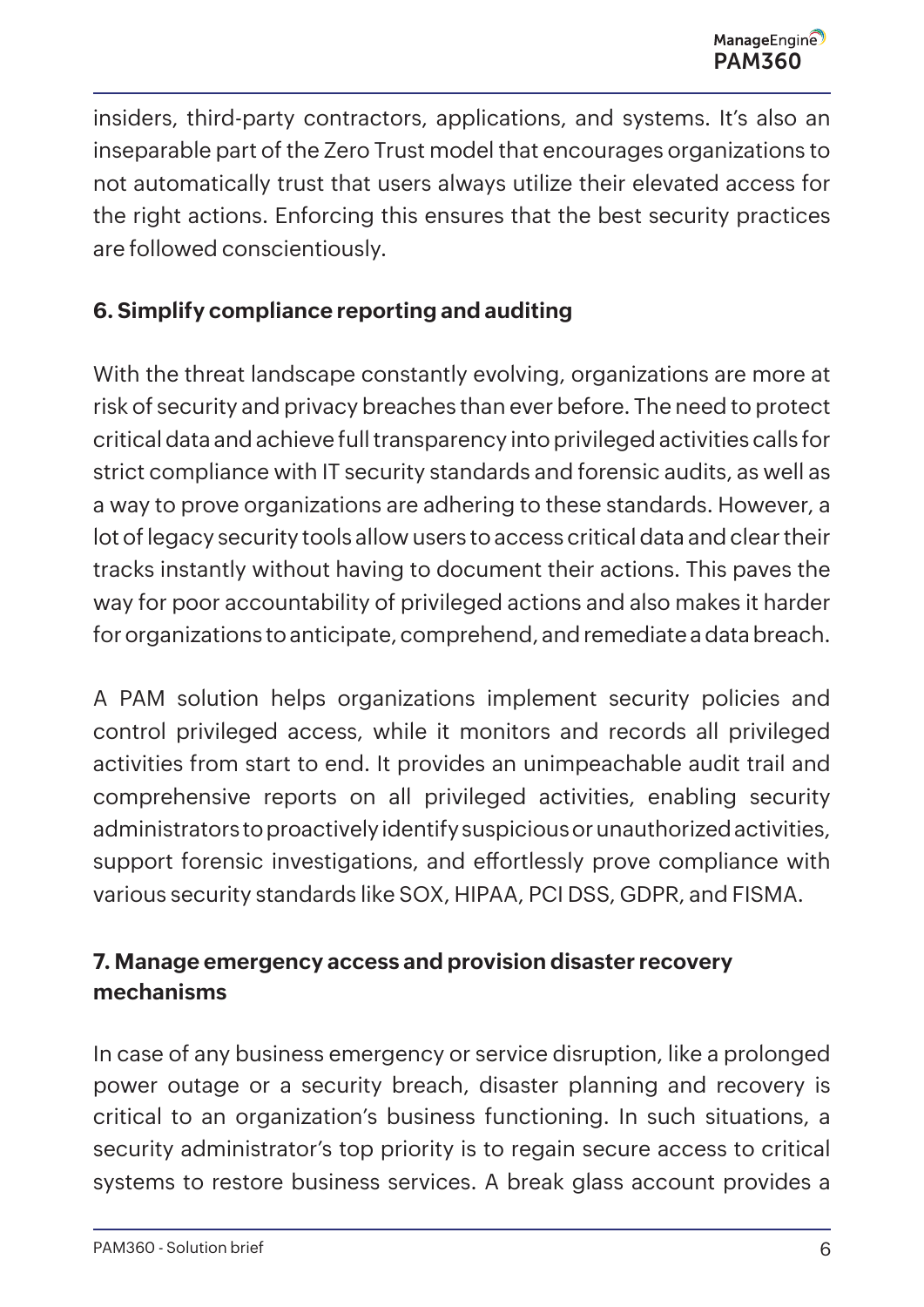user with immediate access to an account that they might not normally be authorized to access, and grants high privileges to bypass normal access control procedures.Therefore, it's important to assign break-glass permissions to one trusted administrator and limit the account's usage to a stipulated time period which is just enough to complete a task.

A PAM solution enables IT teams to configure access controls for break glass accounts and predefine who can access what resources, with provisions to enable automatic approvals for password checkouts during emergencies. However, all activities carried out via the break glass account and the policies around it must be recorded and carefully managed for obvious security reasons. A PAM solution can also broker sessions to critical systems without revealing their passwords to the break glass administrator during checkout.

## **8. Integrate natively with existing security solutions**

Modern organizations need more than a siloed and legacy PAM solution to acknowledge the growing cyberthreats. PAM solutions today must be able to integrate with a range of cybersecurity tools, garner privileged access data from all moving parts of the IT infrastructure, and correlate this data with the built-in methodologies to provide complete privileged access security across the organization's IT. For example:

- Integrating your PAM tool with your in-house event logging tool can help correlate endpoint and privileged access data.
- Mapping privileged access requests raised in your PAM tool to network issues or incidents in your IT service desk can offer a deeper understanding of what's going on within your environment.
- Tying in artificial intelligence and anomaly detection tools can help identify threats from unusual behavior and spot hidden threats before they take shape.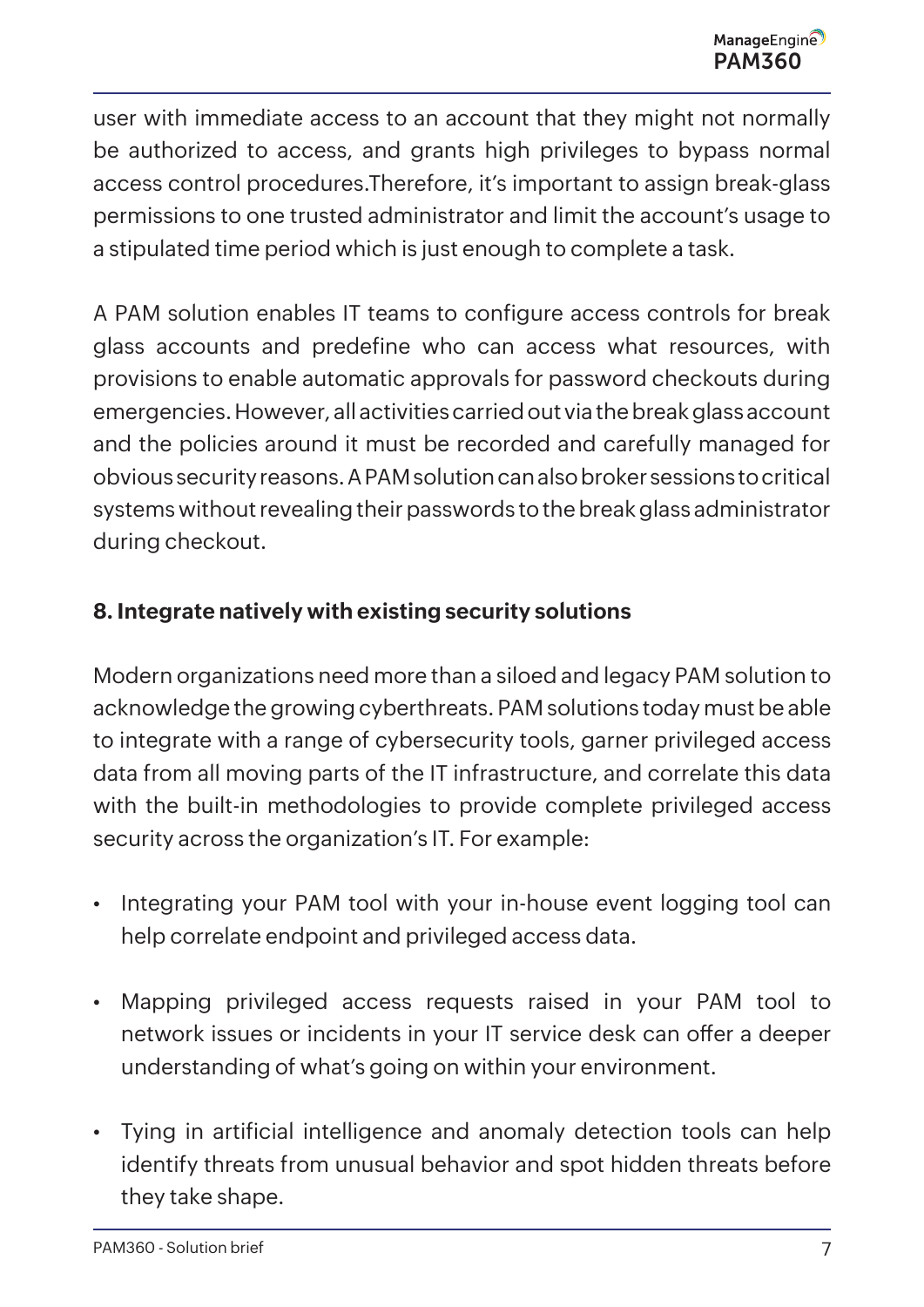- Integrating with identity management services and 2FA tools can facilitate smoother user onboarding and authentication.
- Studying PAM audit logs on an advanced analytics platform provides insights and more intelligent risk insights based on all the facts at hand.

# **Leverage the blend of smart automation and powerful workflows to build an uncompromising security posture around your IT infrastructure.**

**[ManageEngine PAM360](https://www.manageengine.com/privileged-access-management/)** is an intelligently-designed solution that enables organizations to reinforce security across their entire IT infrastructure, scaling various departments, and encompassing their growing need for privileged access. PAM360's contextual integration capabilities enable organizations to build a central console to manage data across different departments of their IT network, while simultaneously governing all privileged access and providing business efficacy.

#### **Privileged account management**

PAM360 serves as a secure, encrypted vault to store, rotate, and manage all organization passwords, keys, certificates, and other sensitive data. It automatically discovers all privileged accounts in your organization, supports periodic password reset for over 70 resource types, and provides robust user management capabilities along with strong authentication and SAML SSO support. PAM360 also helps in application-to-application and application-to-database password management, and DevOps automations through integration with various CI/CD tools.

#### **Privileged session management for remote access**

PAM360 enables administrators to enforce strict access control policies and enable just-in-time privileged access to an account belonging to a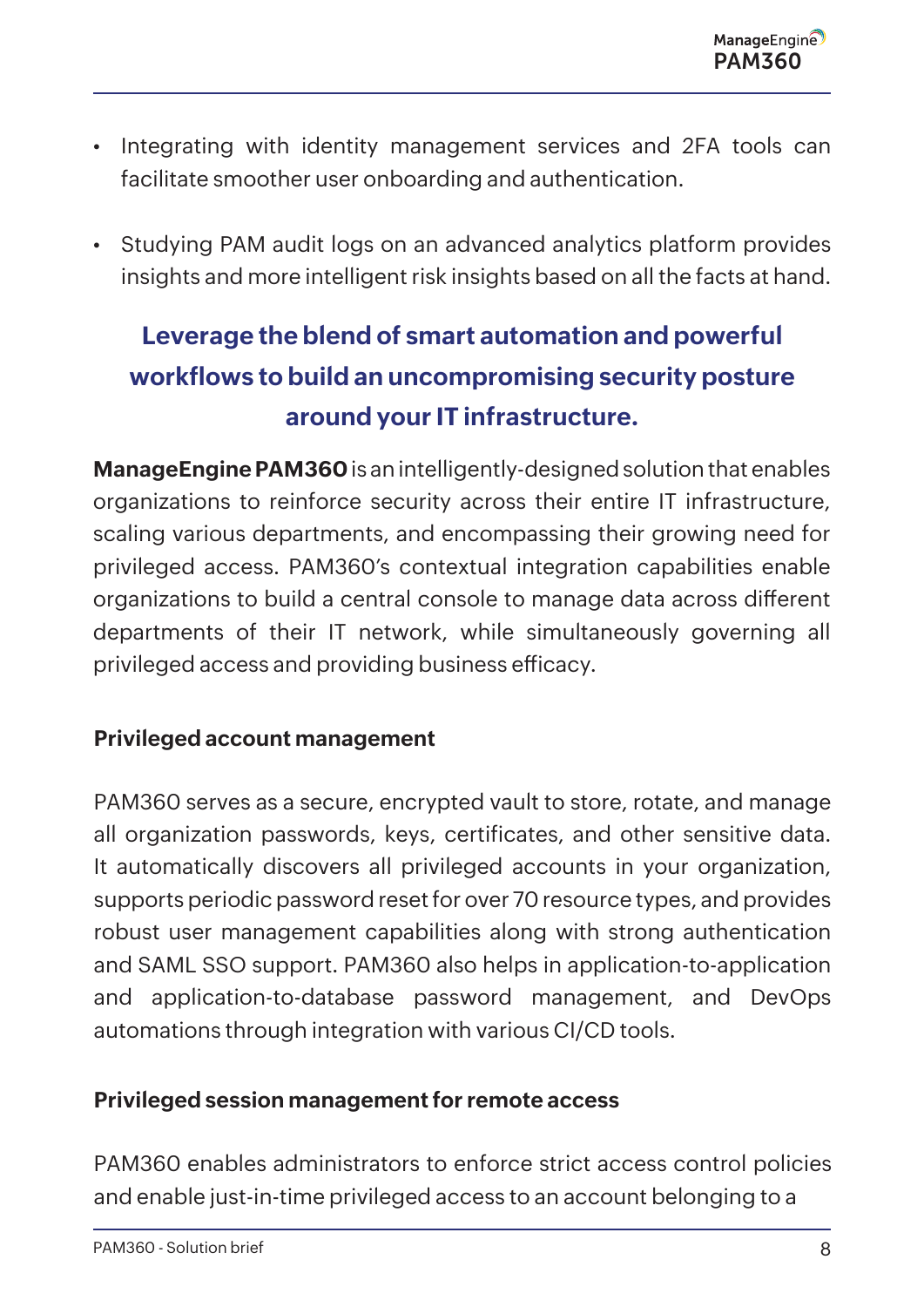critical system, like a database, network device, application, or a server, without password disclosure. It supports jump servers to connect to Windows and Linux systems located in dissimilar security zones, RemoteApp feature to whitelist specific Windows applications during RDP sessions, and various configuration settings to enhance the user experience during remote sessions. PAM360 provides advanced privileged session management capabilities and helps administrators record and playback all privileged sessions, supporting forensic and internal audits. It also enables administrators to monitor and shadow user sessions in real time with provisions to terminate suspicious sessions, along with comprehensive audits and reports for all activities.

#### **SSH key and SSL/TLS certificate management**

PAM360 provides IT administrators with complete visibility and central control over an organization's SSH and SSL landscapes, ensuring total security of the cryptographic assets, and minimizing the possibilities of potential data breaches and compliance issues. PAM360's SSL/TLS certificate lifecycle management module includes discovery and vaulting of all types of X.509 certificates deployed within the network. Using the built-in certificate request workflow, users can request admins to create and deploy self-signed certificates for internal usage or leverage integrations with third-party CAs to obtain public certificates. PAM360 also supports certificate deployment in bulk, SSL/TLS vulnerability scanning, and operates with log monitoring systems to trigger timely certificate expiration alerts.

#### **Privileged user behavior analytics**

PAM360 integrates with privileged user and behavior analytics tools like ManageEnigne Analytics Plus that simplifies data analysis, and Log360 that features robust UEBA capabilities that enable organizations to respond to anomalous activities instantly. These tools can capture all relevant threatbased intelligence data from across individual networks and correlate this